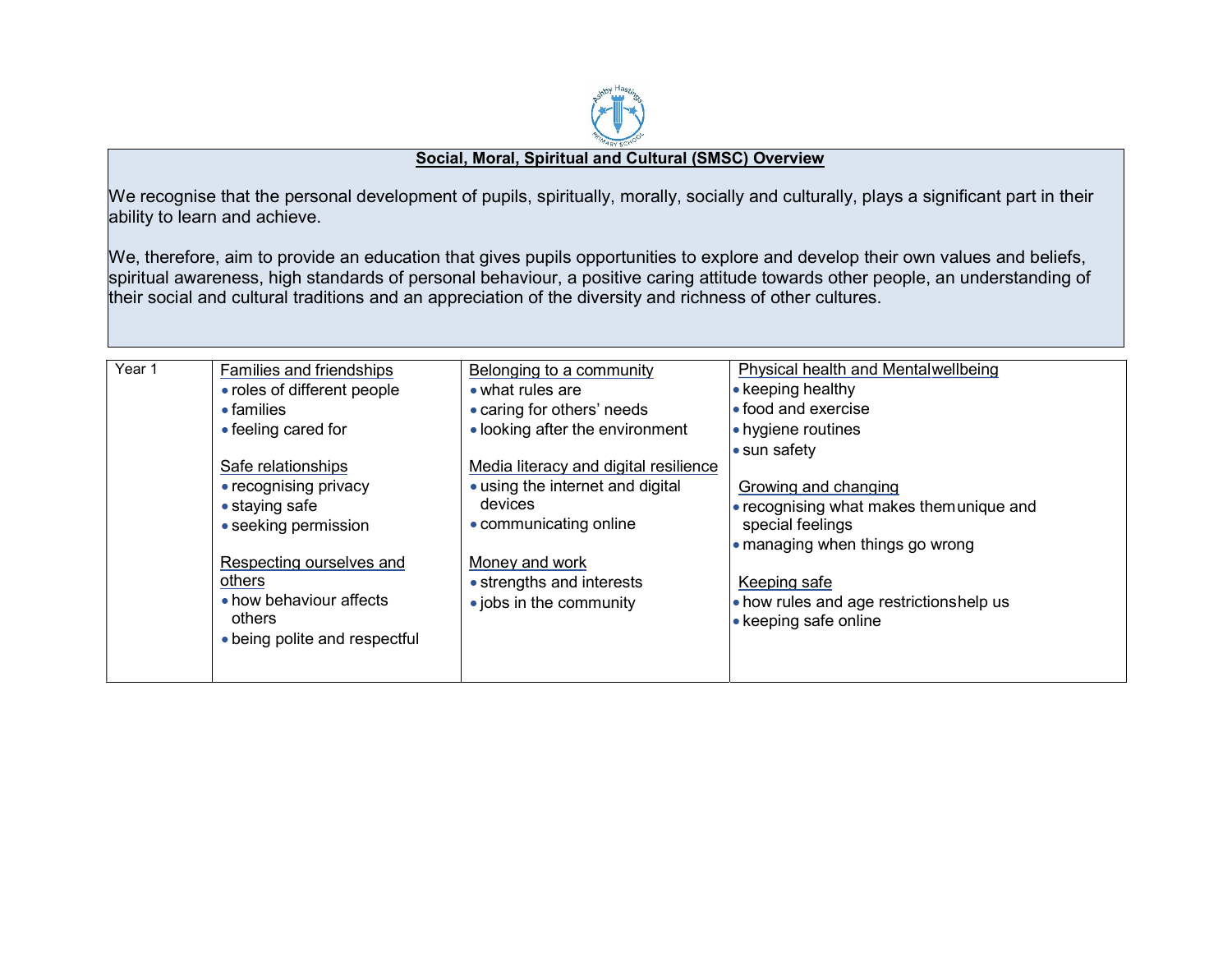| Year 2 | Families and friendships           | Belonging to a community                           | Physical health and Mentalwellbeing                               |
|--------|------------------------------------|----------------------------------------------------|-------------------------------------------------------------------|
|        | • making friends                   | • belonging to a group                             | • why sleep is important                                          |
|        | • feeling lonely and getting       | • roles and responsibilities                       | • medicines and keeping healthy                                   |
|        | help                               | • being the same and<br>different in the community | • keeping teeth healthy<br>• managing feelings and asking forhelp |
|        | Safe relationships                 |                                                    |                                                                   |
|        | • managing secrets                 | Media literacy and digital resilience              | Growing and changing                                              |
|        | • resisting pressure and getting   | • the internet in everyday life                    | • growing older                                                   |
|        | help                               | • online content and information                   | • naming body parts                                               |
|        | • recognising hurtful behaviour    |                                                    |                                                                   |
|        |                                    |                                                    |                                                                   |
|        | Respecting ourselves and<br>others | Money and work<br>$\bullet$ what money is          | • moving class or year                                            |
|        | • recognising things in            | • needs and wants                                  | Keeping safe                                                      |
|        | common and differences             | • looking after money                              | • safety in different                                             |
|        | • playing and working              |                                                    | • environment                                                     |
|        | cooperatively                      |                                                    | • risk and safety at home                                         |
|        | • sharing opinions                 |                                                    | • emergencies                                                     |
|        |                                    |                                                    |                                                                   |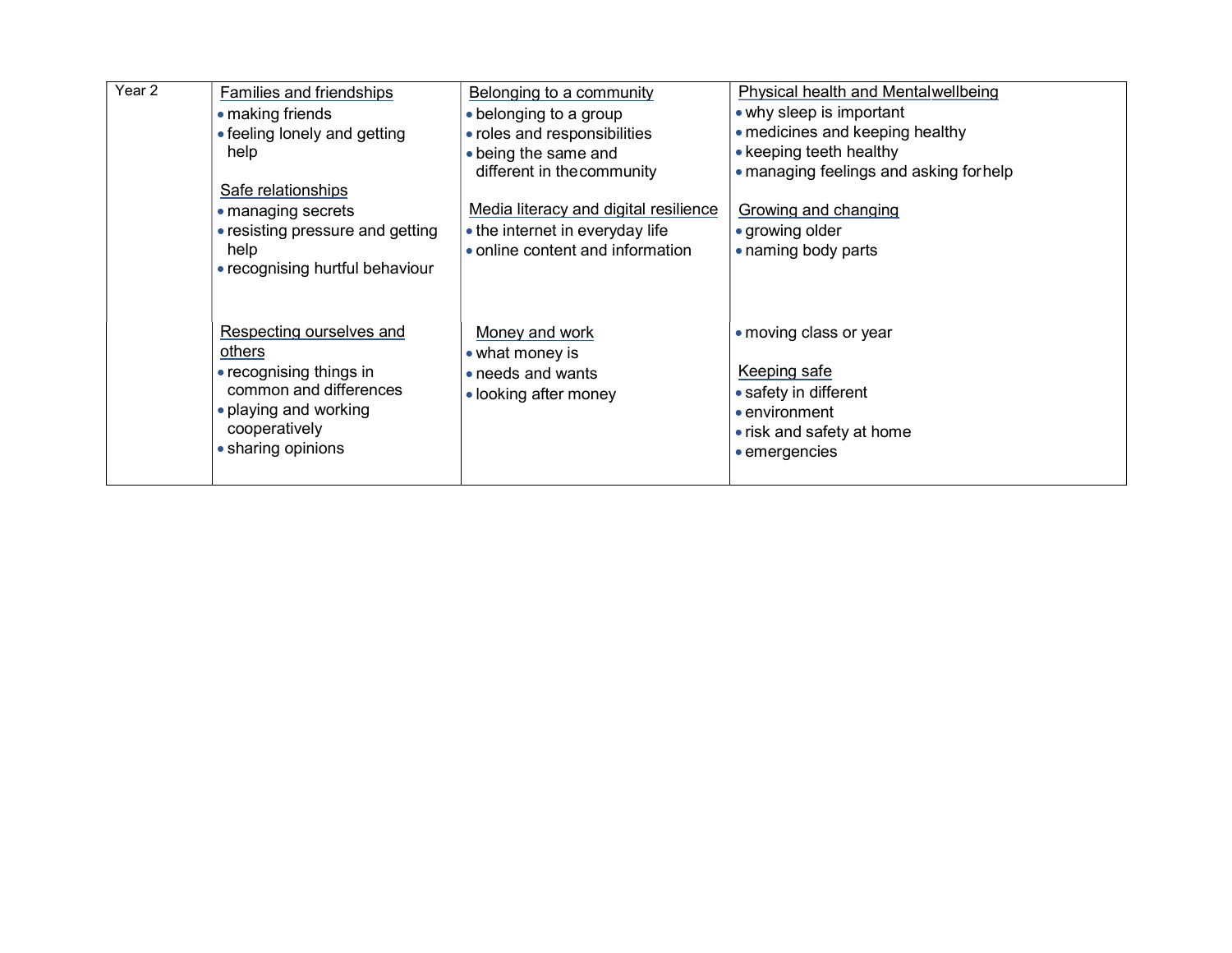| Year <sub>3</sub> | Families and friendships                                        | Belonging to a community                | Physical health and                                                                                         |
|-------------------|-----------------------------------------------------------------|-----------------------------------------|-------------------------------------------------------------------------------------------------------------|
|                   | • what makes a family                                           | • the value of rules and laws           | Mentalwellbeing                                                                                             |
|                   | • features of family life                                       | • rights, freedoms and responsibilities | • health choices and habits                                                                                 |
|                   |                                                                 |                                         | • what affects feelings                                                                                     |
|                   | Safe relationships                                              | Media literacy and digital resilience   | • expressing feelings                                                                                       |
|                   | • personal boundaries                                           | • how the internet is used              |                                                                                                             |
|                   | • safely responding to others                                   | • assessing information online          | Growing and changing                                                                                        |
|                   | • the impact of hurtfulbehaviour                                |                                         | • personal strengths                                                                                        |
|                   |                                                                 | Money and work                          | andachievements                                                                                             |
|                   | Respecting ourselves and others                                 | • different jobs and skills             | • managing and reframing                                                                                    |
|                   | • recognising respectfulbehaviour                               | • job stereotypes                       | setbacks                                                                                                    |
|                   | • the importance of self-respect<br>• courtesy and being polite | • setting personal goals                | Keeping safe<br>$\bullet$ risks and hazards<br>• safety in the local<br>environmentand unfamiliar<br>places |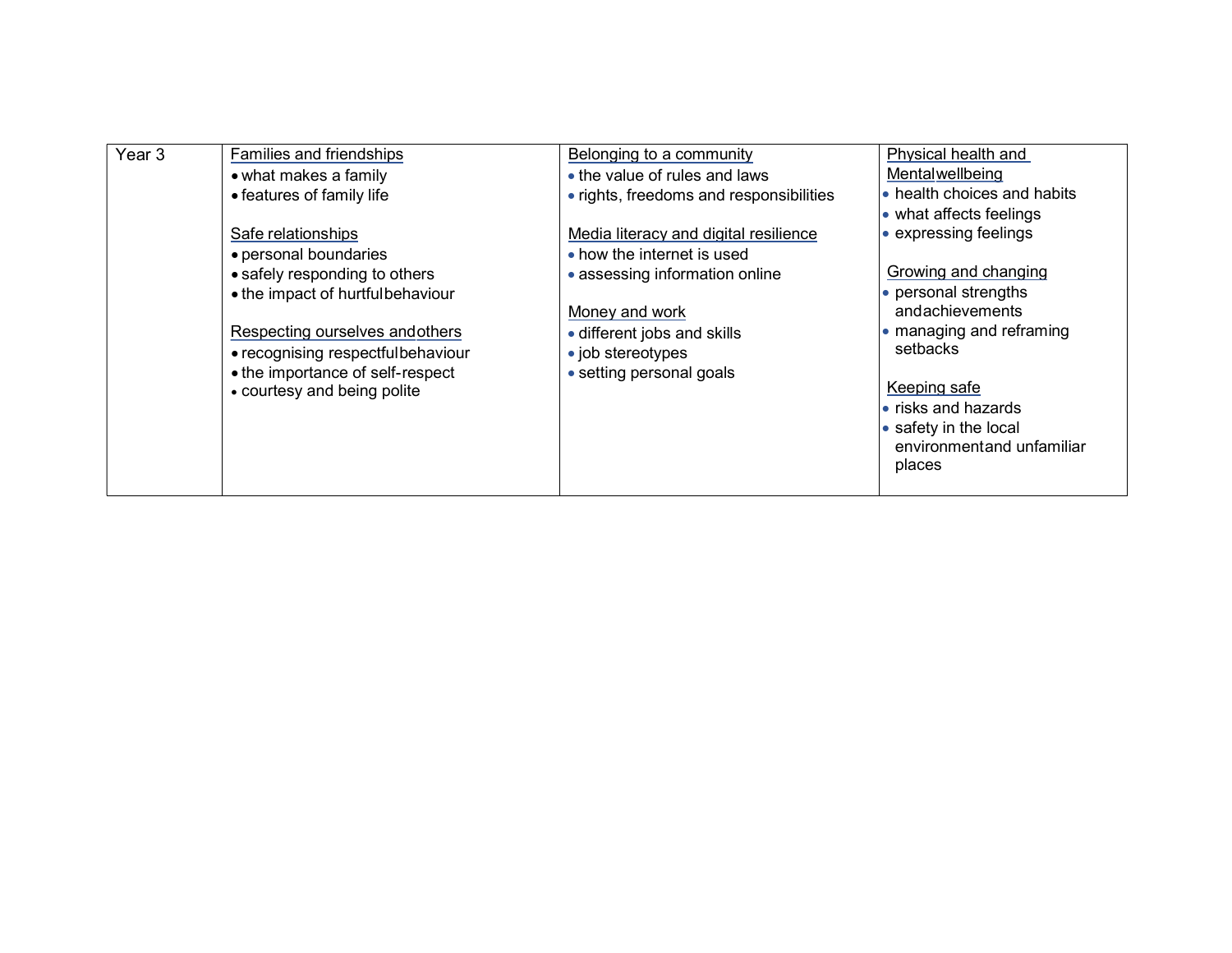| Year 4 | Families and friendships                      | Belonging to a community                | Physical health and Mentalwellbeing                                |
|--------|-----------------------------------------------|-----------------------------------------|--------------------------------------------------------------------|
|        | · positive friendships,                       | • what makes a community                | • maintaining a balanced lifestyle                                 |
|        | including online                              | • shared responsibilities               | • oral hygiene and dental care                                     |
|        | Safe relationships                            | Media literacy and digital resilience   | Growing and changing                                               |
|        | • responding to hurtful<br>behaviour          | • how data is shared and used           | • physical and emotional changesin puberty<br>• external genitalia |
|        | • managing confidentiality                    | Money and work                          |                                                                    |
|        | • recognising risks online                    | • making decisions about money          | • personal hygiene routines                                        |
|        |                                               | • using and keeping money safe          | • support with puberty                                             |
|        | Respecting ourselves and                      |                                         | Keeping safe                                                       |
|        | others                                        |                                         | • medicines and household products                                 |
|        | • respecting differences and<br>similarities  |                                         | • drugs common to everyday life                                    |
|        | · discussing difference<br>sensitively        |                                         |                                                                    |
|        |                                               |                                         |                                                                    |
| Year 5 | Families and friendships                      | Belonging to a community                | Physical health and Mentalwellbeing                                |
|        | • managing friendships and                    | • protecting the environment            | • healthy sleep habits                                             |
|        | peer influence                                | • compassion towards others             | • sun safety                                                       |
|        |                                               |                                         | • medicines, vaccinations, immunisations and                       |
|        | Safe relationships                            | Media literacy and digital resilience   | allergies                                                          |
|        | . physical contact and feeling                | • how information online is targeted    |                                                                    |
|        | safe                                          | • different media types, their role and | Growing and changing                                               |
|        |                                               | impact                                  | • personal identity                                                |
|        | Respecting ourselves and                      |                                         | • recognising individuality and different qualities                |
|        | others                                        | Money and work                          | • mental wellbeing                                                 |
|        | • responding respectfully to a                | · identifying job interests and         |                                                                    |
|        | wide range of people                          | aspirations                             | Keeping safe                                                       |
|        | • recognising prejudice and<br>discrimination | • what influences career choices        | keeping safe in different situations, including                    |
|        |                                               | • workplace stereotypes                 | responding in emergencies and first aid                            |